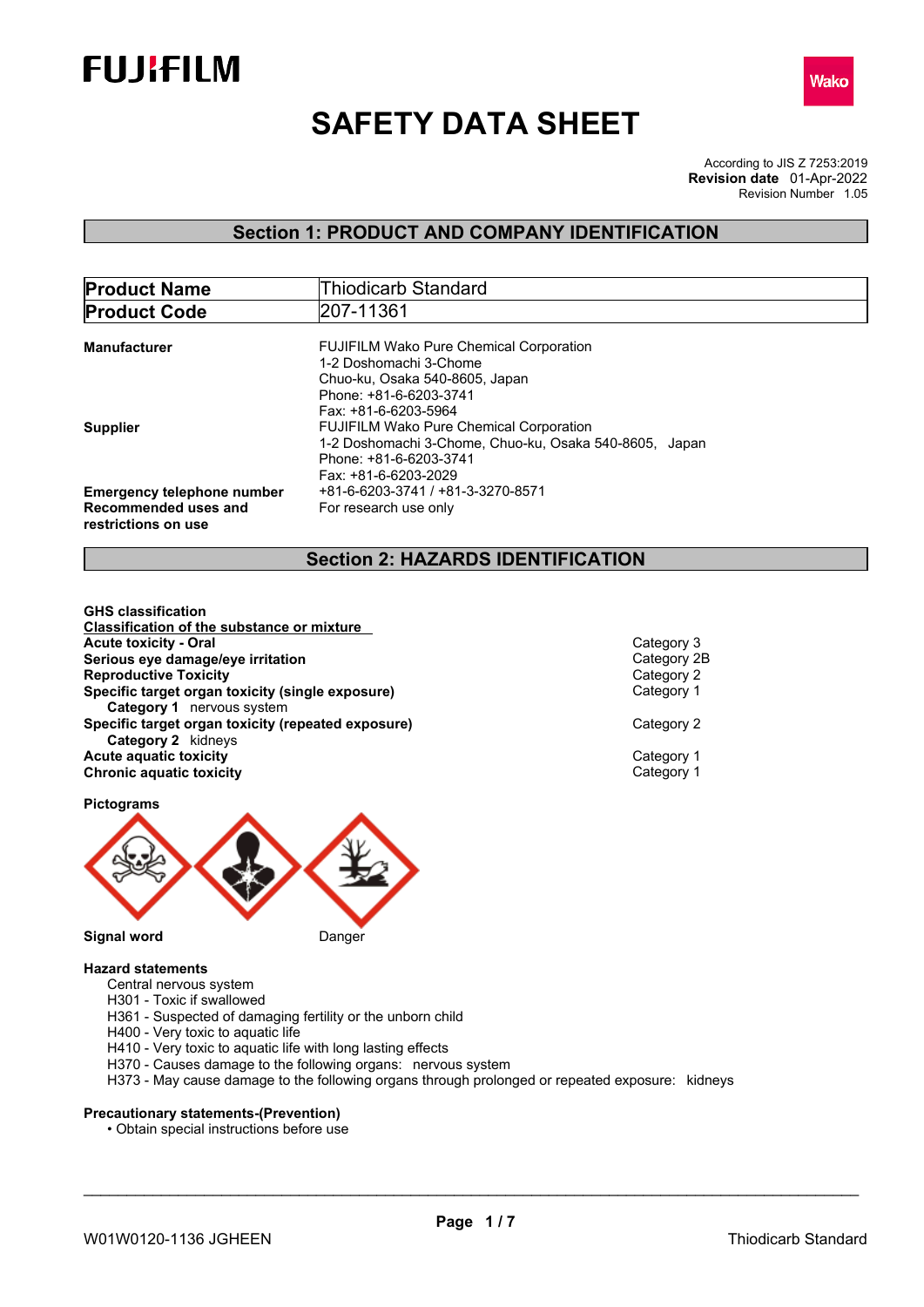- Do not handle until all safety precautions have been read and understood
- Use personal protective equipment as required
- Wash face, hands and any exposed skin thoroughly after handling
- Do not eat, drink or smoke when using this product
- Do not breathe dust/fume/gas/mist/vapors/spray
- Avoid release to the environment

### **Precautionary statements-(Response)**

• IF exposed: Call a POISON CENTER or doctor/physician

• IF IN EYES: Rinse cautiously with water for several minutes. Remove contact lenses, if present and easy to do. Continue rinsing

- If eye irritation persists: Get medical advice/attention
- IF SWALLOWED: Immediately call a POISON CENTER or doctor/physician
- Rinse mouth
- Collect spillage

#### **Precautionary statements-(Storage)**

• Store locked up

#### **Precautionary statements-(Disposal)**

• Dispose of contents/container to an approved waste disposal plant

#### **Others**

**Other hazards** Not available

### **Section 3: COMPOSITION/INFORMATION ON INGREDIENTS**

**Single Substance or Mixture** Substance

#### **Formula** C10H18N4O4S3

| <b>Chemical Name</b> | Weight-%                                                   | Molecular weight | <b>ENCS</b> | <b>ISHL No.</b> | <b>CAS RN</b> |
|----------------------|------------------------------------------------------------|------------------|-------------|-----------------|---------------|
| Thiodicarb           | 98.0                                                       | 354.47           | N/A         | $2-(12)-235$    | 59669-26-0    |
| Note on ISHL No.:    | ` in the ∶<br>e table means announced chemical substances. |                  |             |                 |               |

**Impurities and/or Additives:** Not applicable

### **Section 4: FIRST AID MEASURES**

### **Inhalation**

Remove to fresh air. If symptoms persist, call a physician.

#### **Skin contact**

Wash off immediately with soap and plenty of water. If symptoms persist, calla physician.

#### **Eye contact**

IF IN EYES: Rinse cautiously with water for several minutes. Remove contact lenses, if present and easy to do. Continue rinsing. Immediate medical attention is required.

#### **Ingestion**

Rinse mouth. Never give anything by mouth to an unconscious person. Call a physician or poison control center immediately. Do not induce vomiting without medical advice.

### **Protection of first-aiders**

Use personal protective equipment as required.

### **Section 5: FIRE FIGHTING MEASURES**

### **Suitable extinguishing media**

Water spray (fog), Carbon dioxide (CO2), Foam, Extinguishing powder, Sand

### **Unsuitable extinguishing media**

#### No information available

#### **Specific hazards arising from the chemical product**

Thermal decomposition can lead to release of irritating and toxic gases and vapors.

#### **Special extinguishing method**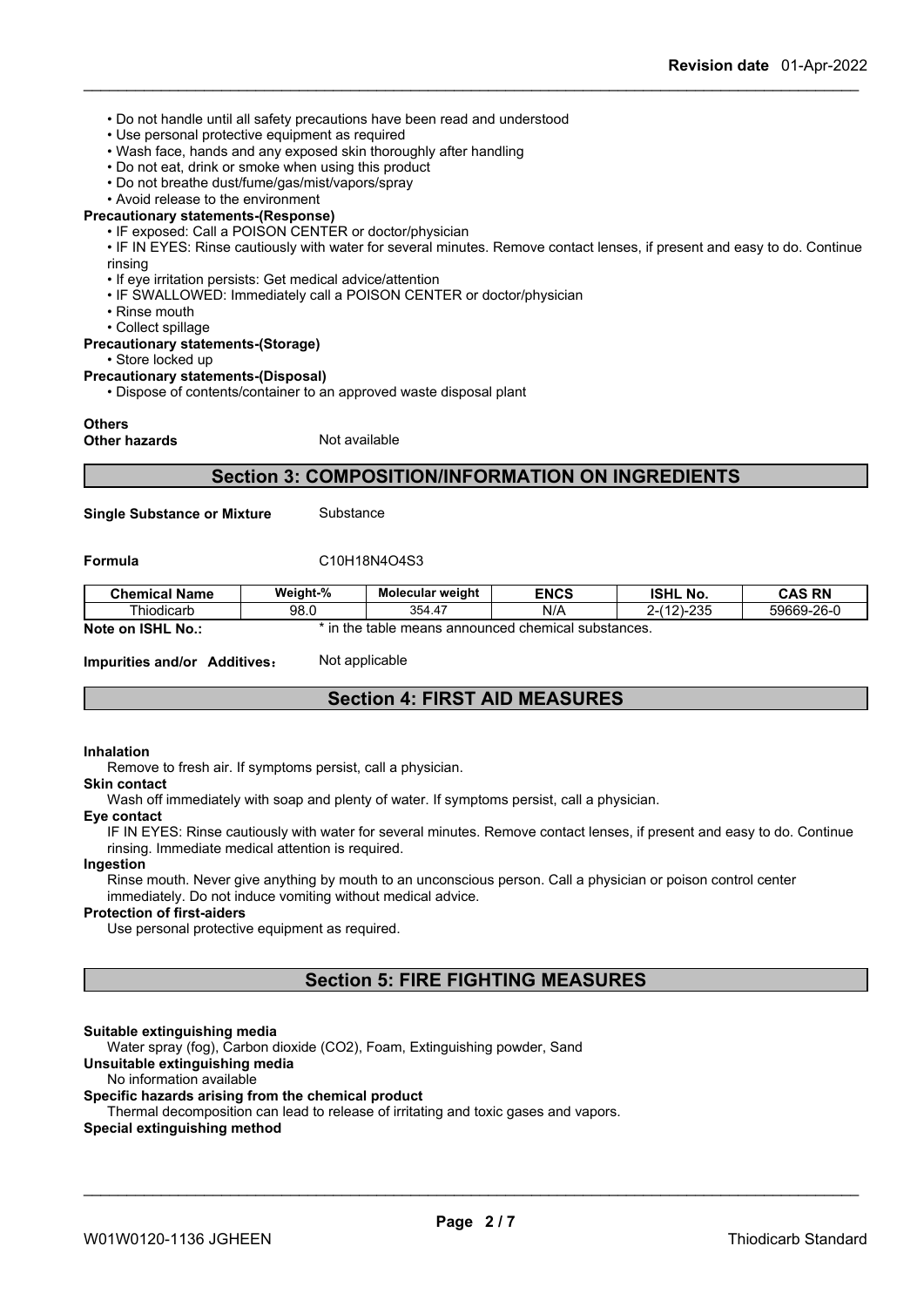### No information available

### **Special protective actions for**

### **fire-fighters**

Use personal protective equipment as required.Firefighters should wear self-contained breathing apparatus and full firefighting turnout gear.

### **Section 6: ACCIDENTAL RELEASE MEASURES**

#### **Personal precautions, protective equipment and emergency procedures**

For indoor, provide adequate ventilation process until the end of working. Deny unnecessary entry other than the people involved by, for example, using a rope. While working, wear appropriate protective equipments to avoid adhering it on skin, or inhaling the gas. Work from windward, and retract the people downwind.

#### **Environmental precautions**

To be careful not discharged to the environment without being properly handled waste water contaminated.

**Methods and materials for contaminent and methods and materials for cleaning up**

Sweep up and gather scattered particles, and collect it in an empty airtight container.

### **Recoverly, neutralization**

No information available

### **Secondary disaster prevention measures**

Clean contaminated objects and areas thoroughly observing environmental regulations.

### **Section 7: HANDLING AND STORAGE**

### **Handling**

### **Technical measures**

Avoid contact with strong oxidizing agents. Use with local exhaust ventilation.

#### **Precautions**

Do not rough handling containers, such as upsetting, falling, giving a shock, and dragging Prevent leakage, overflow, and scattering. Not to generate steam and dust in vain. Seal the container after use. After handling, wash hands and face, and then gargle In places other than those specified, should not be smoking or eating and drinking Should not be brought contaminated protective equipment and gloves to rest stops Deny unnecessary entry of non-emergency personnel to the handling area

### **Safety handling precautions**

Avoid contact with skin, eyes or clothing. Use personal protective equipment as required.

| Storage                                            |                                                                                                                  |
|----------------------------------------------------|------------------------------------------------------------------------------------------------------------------|
| Safe storage conditions                            |                                                                                                                  |
| <b>Storage conditions</b>                          | Keep container protect from light tightly closed. Store in a cool (2-10 $^{\circ}$ C) place. Store<br>locked up. |
| Safe packaging material<br>Incompatible substances | Glass<br>Strong oxidizing agents                                                                                 |
|                                                    |                                                                                                                  |

### **Section 8: EXPOSURE CONTROLS/PERSONAL PROTECTION**

### **Engineering controls**

In case of indoorworkplace, seal the source or use a local exhaust system. Provide the safety shower facility, and hand and eye-wash facility. And display their position clearly.

| <b>Exposure limits</b>                | This product, as supplied, does not contain any hazardous materials with occupational<br>exposure limits established by the region specific regulatory bodies. |
|---------------------------------------|----------------------------------------------------------------------------------------------------------------------------------------------------------------|
| Personal protective equipment         |                                                                                                                                                                |
| <b>Respiratory protection</b>         | Dust mask                                                                                                                                                      |
| <b>Hand protection</b>                | Protection gloves                                                                                                                                              |
| Eye protection                        | protective eyeglasses or chemical safety goggles                                                                                                               |
| Skin and body<br>protection           | Long-sleeved work clothes                                                                                                                                      |
| <b>General hygiene considerations</b> | Handle in cooordange with good industrial bygione and optaty prostige                                                                                          |

Handle in accordance with good industrial hygiene and safety practice.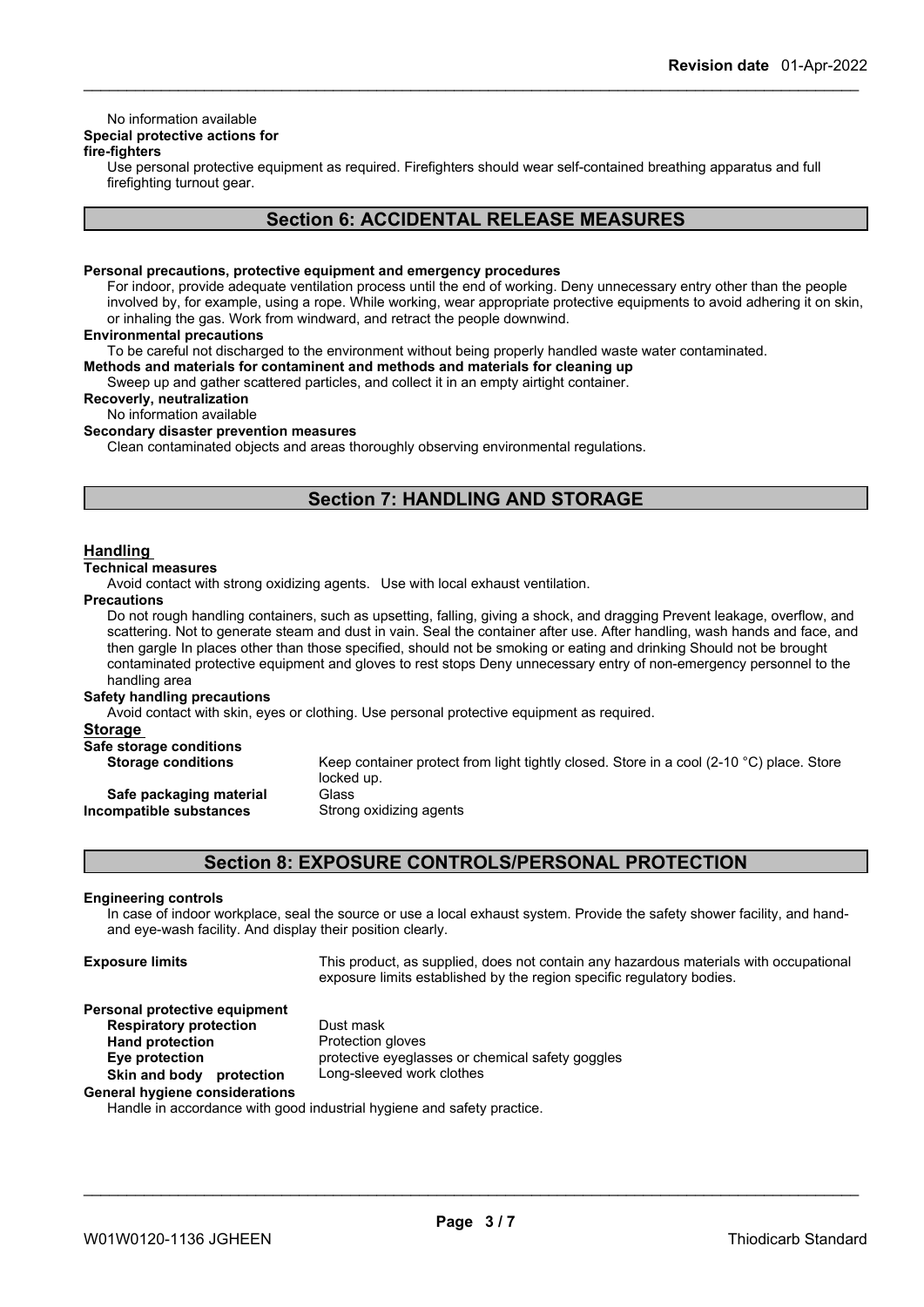# **Section 9: PHYSICAL AND CHEMICAL PROPERTIES**

| <b>Form</b>                                            |                                                                |
|--------------------------------------------------------|----------------------------------------------------------------|
| Color                                                  | white                                                          |
| Appearance                                             | crystalline powder - powder                                    |
| Odor                                                   | no data available                                              |
| Melting point/freezing point                           | 172 - 178 $\degree$ C                                          |
| Boiling point, initial boiling point and boiling range | no data available                                              |
| <b>Flammability</b>                                    | no data available                                              |
| <b>Evaporation rate:</b>                               | no data available                                              |
| Flammability (solid, gas):                             | no data available                                              |
| Upper/lower flammability or                            |                                                                |
| explosive limits                                       |                                                                |
| Upper:                                                 | no data available                                              |
| Lower:                                                 | no data available                                              |
| <b>Flash point</b>                                     | no data available                                              |
| Auto-ignition temperature:                             | no data available                                              |
| Decomposition temperature:                             | no data available                                              |
| рH                                                     | no data available                                              |
| Viscosity (coefficient of viscosity)                   | no data available                                              |
| <b>Dynamic viscosity</b>                               | no data available                                              |
| <b>Solubilities</b>                                    | Ethanol: soluble . water: practically insoluble, or insoluble. |
| n-Octanol/water partition coefficient: (log Pow)       | no data available                                              |
| Vapour pressure                                        | no data available                                              |
| <b>Specific Gravity / Relative density</b>             | 1.44 g/mL                                                      |
| Vapour density                                         | no data available                                              |
| <b>Particle characteristics</b>                        | no data available                                              |
|                                                        |                                                                |

# **Section 10: STABILITY AND REACTIVITY**

### **Stability**

| <b>Reactivity</b>                           | no data available                                                                       |
|---------------------------------------------|-----------------------------------------------------------------------------------------|
| <b>Chemical stability</b>                   | May be altered by light.                                                                |
| <b>Hazardous reactions</b>                  |                                                                                         |
| None under normal processing                |                                                                                         |
| <b>Conditions to avoid</b>                  |                                                                                         |
| Extremes of temperature and direct sunlight |                                                                                         |
| Incompatible materials                      |                                                                                         |
| Strong oxidizing agents                     |                                                                                         |
| <b>Hazardous decomposition products</b>     |                                                                                         |
|                                             | Carbon monooxide (CO), Carbon dioxide (CO2), Nitrogen oxides (NOx), Sulfur oxides (SOx) |
|                                             |                                                                                         |

# **Section 11: TOXICOLOGICAL INFORMATION**

### **Acute toxicity**

| <b>Chemical Name</b> | <b>Oral LD50</b>                                       | <b>Dermal LD50</b>                                | <b>Inhalation LC50</b>                                                                   |
|----------------------|--------------------------------------------------------|---------------------------------------------------|------------------------------------------------------------------------------------------|
| Thiodicarb           | Rat)<br>57.4 mg/kg                                     | > 6310 mg/kg (Rabbit)                             | Rat ) 4 h<br>$220 \; \text{mg/m}^3$                                                      |
|                      |                                                        |                                                   |                                                                                          |
| <b>Chemical Name</b> | Acute toxicity -oral- source<br><b>information</b>     | information                                       | Acute toxicity -dermal- source   Acute toxicity -inhalation gas-  <br>source information |
| Thiodicarb           | Based on the NITE GHS<br>Iclassification results.      | Based on the NITE GHS<br>classification results.  | Based on the NITE GHS<br>classification results.                                         |
| <b>Chemical Name</b> | Acute toxicity -inhalation<br>vapor-source information | source information                                | Acute toxicity -inhalation dust- Acute toxicity -inhalation mist-<br>source information  |
| Thiodicarb           | Based on the NITE GHS<br>classification results.       | Based on the NITE GHS<br>Iclassification results. | Based on the NITE GHS<br>classification results.                                         |

|--|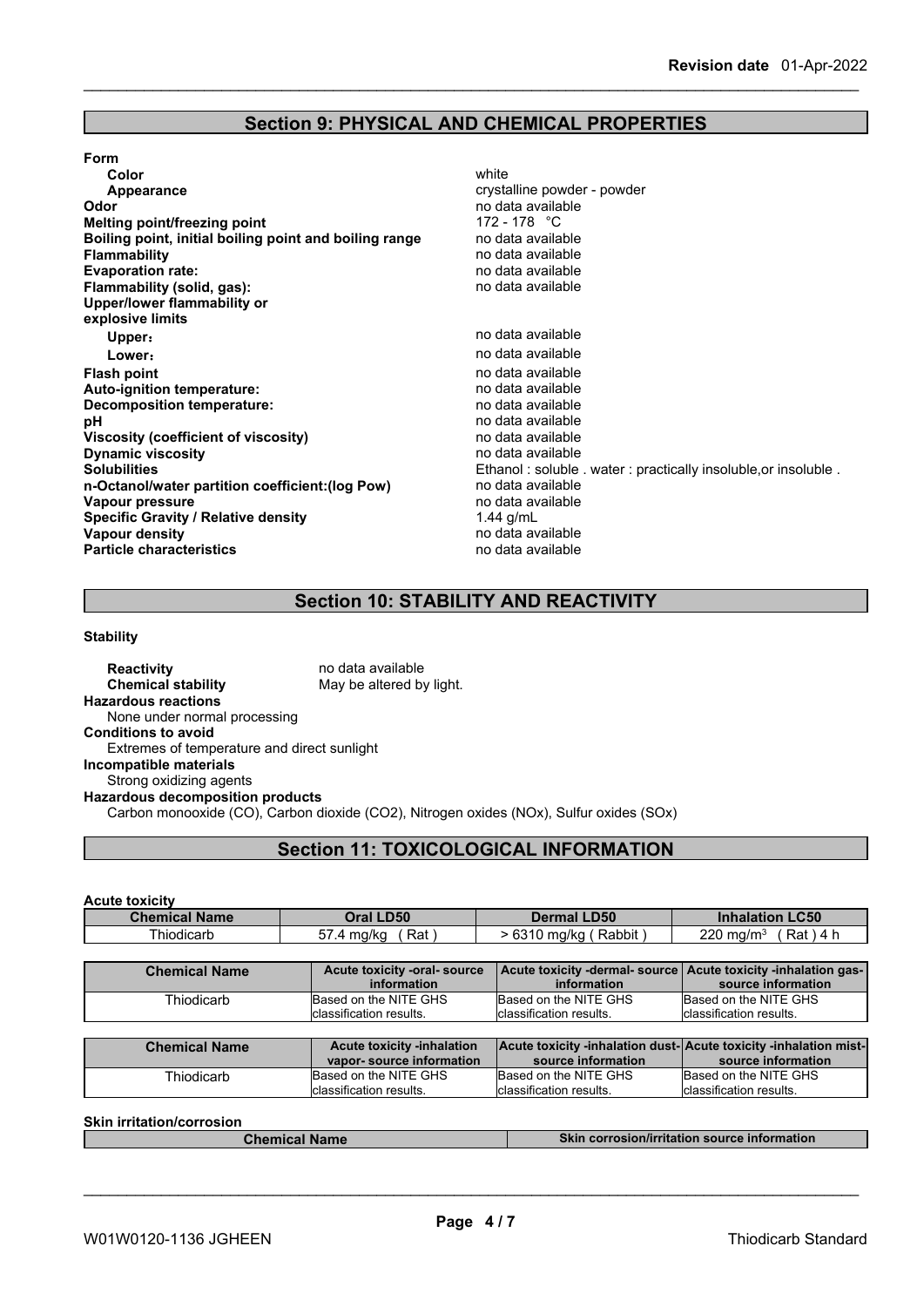| Thiodicarb                            |            |                                               | Based on the NITE GHS classification results. |                                                      |  |
|---------------------------------------|------------|-----------------------------------------------|-----------------------------------------------|------------------------------------------------------|--|
| Serious eye damage/ irritation        |            |                                               |                                               |                                                      |  |
| <b>Chemical Name</b>                  |            |                                               |                                               | Serious eye damage/irritation source information     |  |
| Thiodicarb                            |            | Based on the NITE GHS classification results. |                                               |                                                      |  |
| Respiratory or skin sensitization     |            |                                               |                                               |                                                      |  |
| <b>Chemical Name</b>                  |            |                                               |                                               | Respiratory or Skin sensitization source information |  |
| Thiodicarb                            |            |                                               | Based on the NITE GHS classification results. |                                                      |  |
| <b>Reproductive cell mutagenicity</b> |            |                                               |                                               |                                                      |  |
| <b>Chemical Name</b>                  |            |                                               | germ cell mutagencity source information      |                                                      |  |
| Thiodicarb                            |            |                                               | Based on the NITE GHS classification results. |                                                      |  |
| Carcinogenicity                       |            |                                               |                                               |                                                      |  |
| <b>Chemical Name</b>                  |            | <b>Carcinogenicity source information</b>     |                                               |                                                      |  |
| Thiodicarb                            |            | Based on the NITE GHS classification results. |                                               |                                                      |  |
|                                       |            |                                               |                                               |                                                      |  |
| <b>Chemical Name</b>                  | <b>NTP</b> | <b>IARC</b>                                   | <b>ACGIH</b>                                  | <b>JSOH (Japan)</b>                                  |  |
| Thiodicarb                            |            | Group 2A                                      | $\overline{a}$                                |                                                      |  |

| 59669-26-0                    |                                               |
|-------------------------------|-----------------------------------------------|
| <b>Reproductive toxicity</b>  |                                               |
| <b>Chemical Name</b>          | Reproductive toxicity source information      |
| Thiodicarb                    | Based on the NITE GHS classification results. |
| <b>STOT-single exposure</b>   |                                               |
| <b>Chemical Name</b>          | STOT -single exposure- source information     |
| Thiodicarb                    | Based on the NITE GHS classification results. |
| <b>STOT-repeated exposure</b> |                                               |
| <b>Chemical Name</b>          | STOT-repeated exposure- source information    |
| Thiodicarb                    | Based on the NITE GHS classification results. |
| <b>Aspiration hazard</b>      |                                               |
| <b>Chemical Name</b>          | <b>Aspiration Hazard source information</b>   |
| Thiodicarb                    | Based on the NITE GHS classification results. |
|                               |                                               |

### **Section 12: ECOLOGICAL INFORMATION**

### **Ecotoxicity**

| <b>Chemical Name</b> | Algae/aquatic plants | ∃ish | ˈustacea               |
|----------------------|----------------------|------|------------------------|
| . .<br>`hiodicarL    | N/A                  | N/A  | ):Daphnia magna<br>. . |
|                      |                      |      | 0.027<br>48 h<br>ppm   |

### **Other data**

| <b>Chemical Name</b> | Short-term (acute) hazardous to the<br>aquatic environment source | Long-term (chronic) hazardous to the<br>aquatic environment source |
|----------------------|-------------------------------------------------------------------|--------------------------------------------------------------------|
| Thiodicarb           | information<br>Based on the NITE GHS classification               | information<br>Based on the NITE GHS classification                |
|                      | lresults.                                                         | lresults.                                                          |

| Persistence and degradability    | No inform |
|----------------------------------|-----------|
| <b>Bioaccumulative potential</b> | No inform |
| <b>Mobility in soil</b>          | No inform |
| Hazard to the ozone layer        | No inform |

**Parability and a** mation available **Mobility in soil** No information available **Hazard to the ozone layer** No information available

### **Section 13: DISPOSAL CONSIDERATIONS**

### **Waste from residues**

Disposal should be in accordance with applicable regional, national and local laws and regulations.

### **Contaminated container and contaminated packaging**

Disposal should be in accordance with applicable regional, national and local laws and regulations.

### **Section 14: TRANSPORT INFORMATION**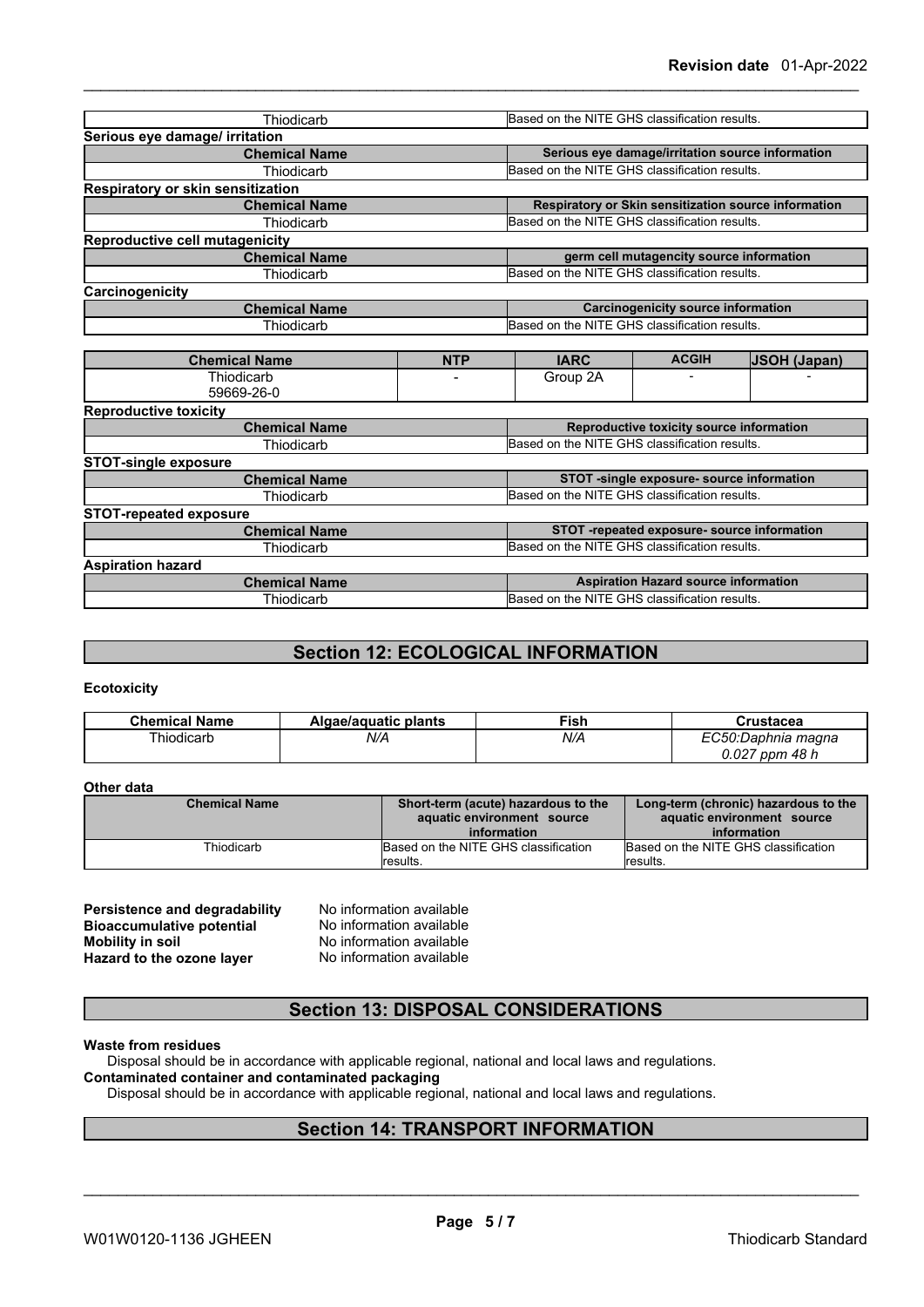| <b>ADR/RID</b>                                          |                                                |
|---------------------------------------------------------|------------------------------------------------|
| UN number                                               | <b>UN2757</b>                                  |
| Proper shipping name:                                   | Carbamate pesticide, solid, toxic (Thiodicarb) |
| UN classfication                                        | 6.1                                            |
| <b>Subsidiary hazard class</b>                          |                                                |
| Packing group                                           | Ш                                              |
| <b>Marine pollutant</b>                                 | Yes                                            |
| <b>IMDG</b>                                             |                                                |
| <b>UN number</b>                                        | UN2757                                         |
| Proper shipping name:                                   | Carbamate pesticide, solid, toxic (Thiodicarb) |
| <b>UN classfication</b>                                 | 6.1                                            |
| <b>Subsidiary hazard class</b>                          |                                                |
| Packing group                                           | Ш                                              |
| <b>Marine pollutant (Sea)</b>                           | Yes                                            |
| Transport in bulk according to No information available |                                                |
| Annex II of MARPOL 73/78 and                            |                                                |
| the IBC Code                                            |                                                |
| <b>IATA</b>                                             |                                                |
| <b>UN number</b>                                        | <b>UN2757</b>                                  |
| Proper shipping name:                                   | Carbamate pesticide, solid, toxic (Thiodicarb) |
| <b>UN classfication</b>                                 | 6.1                                            |
| <b>Subsidiary hazard class</b>                          |                                                |
| Packing group                                           | Ш                                              |
| <b>Environmentally Hazardous</b>                        | Yes                                            |
| <b>Substance</b>                                        |                                                |

# **Section 15: REGULATORY INFORMATION**

| <b>International Inventories</b>                |                                                                                  |
|-------------------------------------------------|----------------------------------------------------------------------------------|
| <b>EINECS/ELINCS</b>                            | Listed                                                                           |
| <b>TSCA</b>                                     |                                                                                  |
|                                                 |                                                                                  |
| Japanese regulations                            |                                                                                  |
| <b>Fire Service Act</b>                         | Not applicable                                                                   |
| <b>Poisonous and Deleterious</b>                | Deleterious Substances 3rd. Grade                                                |
| <b>Substances Control Law</b>                   |                                                                                  |
| Industrial Safety and Health Act Not applicable |                                                                                  |
| Regulations for the carriage                    | Toxic Substances - Poison (Ordinance Art.3, Ministry of Transportation Ordinance |
| and storage of dangerous                        | Regarding Transport by Ship and Storage, Attached Table 1)                       |
| goods in ship                                   |                                                                                  |
| <b>Civil Aeronautics Law</b>                    | Toxic and Infectious Substances (Ordinance Art. 194, MITL Nortification for Air  |
|                                                 | Transportation of Explosives etc., Attached Table 1)                             |
| <b>Pollutant Release and Transfer Class 1</b>   |                                                                                  |
|                                                 |                                                                                  |
| <b>Register Law</b>                             |                                                                                  |
| (~2023.3.31)                                    |                                                                                  |
| Class 1 - No.                                   | 267                                                                              |
| <b>Pollutant Release and Transfer</b>           | Class 1                                                                          |
| Register Law                                    |                                                                                  |
| $(2023/4/1-)$                                   |                                                                                  |
| Class 1 - No.                                   | 267                                                                              |
| <b>Export Trade Control Order</b>               | Not applicable                                                                   |
|                                                 |                                                                                  |

| <b>Chemical Name</b>            | Poisonous and Deleterious<br>Substances Control Law | Industrial Safety and Health Act  <br><b>Substances</b><br>(Law Art.57-2)<br>$(-2024.3.31)$ | Pollutant Release and Transfer<br>Register Law<br>(~2023.3.31) |  |
|---------------------------------|-----------------------------------------------------|---------------------------------------------------------------------------------------------|----------------------------------------------------------------|--|
| Thiodicarb<br>59669-26-0 (98.0) | Applicable                                          |                                                                                             | Applicable                                                     |  |